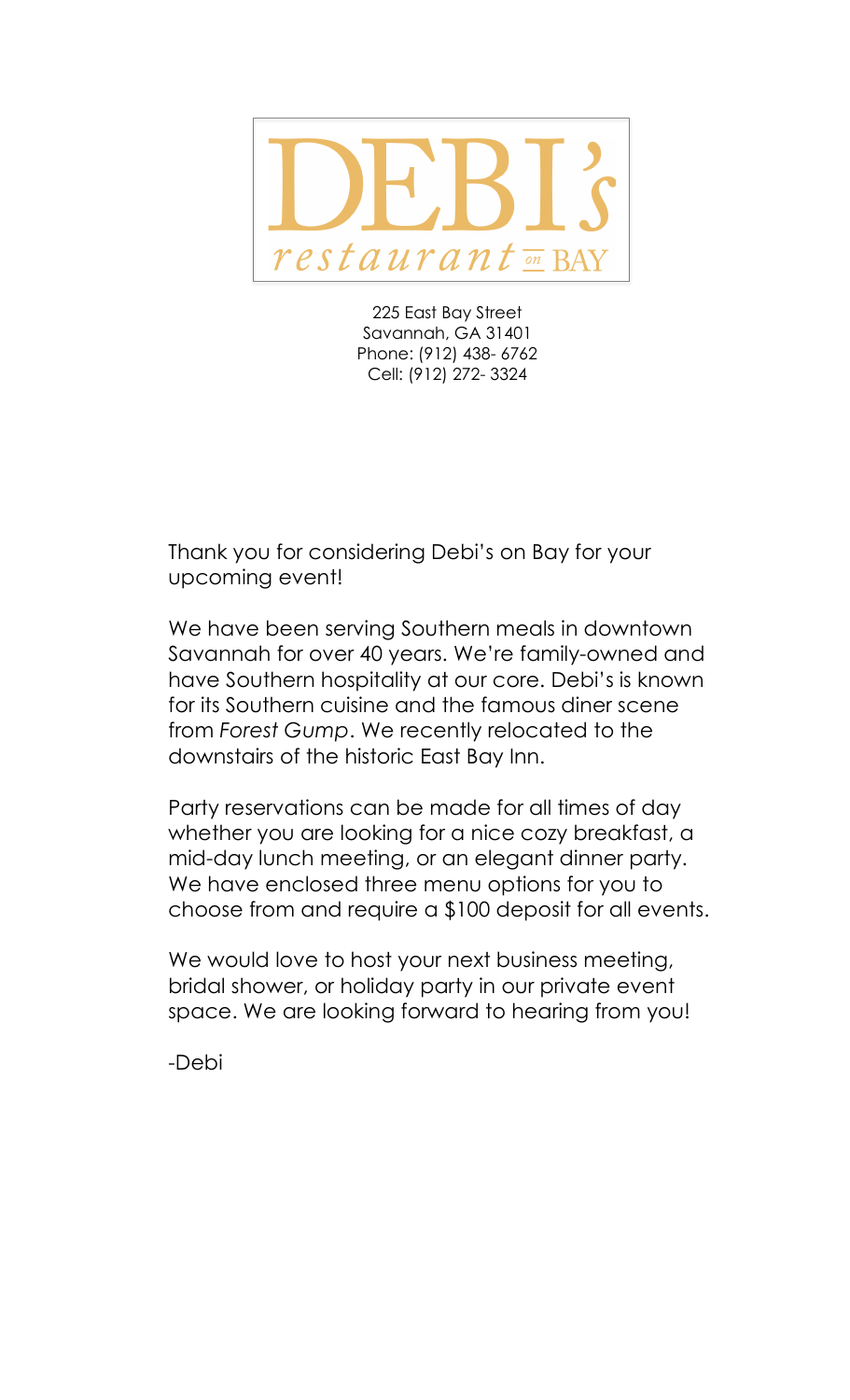

# **Private Luncheon Menu**

Choose two entrees and three sides Reservations before 5pm \$15/per person (includes coffee, tea, or lemonade) + tax and 20% gratuity Daytime Capacity: 50 guests

| <b>ENTREES</b>                  | <b>SIDES</b>                   |
|---------------------------------|--------------------------------|
| <b>Fried Chicken</b>            | <b>Broccoli Casserole</b>      |
| <b>Liver and Onions</b>         | Cabbage                        |
| <b>Salmon Cakes</b>             | <b>Cream Corn Pudding</b>      |
| <b>Fried Fish</b>               | <b>Fried Okra</b>              |
| <b>Pulled BBQ Pork</b>          | <b>Black Eyed Peas</b>         |
| <b>Meat Loaf</b>                | <b>Side Salad</b>              |
| <b>Beef Stew</b>                | <b>Mashed Potatoes</b>         |
| <b>Chicken n' Dumplings</b>     | <b>Coleslaw</b>                |
| <b>Chicken Fingers</b>          | <b>Potato Salad</b>            |
| <b>Chicken Parmesan</b>         | <b>Mac and Cheese</b>          |
| ------------------------------- | <b>Banana Pudding</b>          |
|                                 | <b>Green Beans</b>             |
|                                 | <b>Roasted Garlic Potatoes</b> |

DEBI'S RESTAURANT www.debisrestaurant.com 225 East Bay Street | Savannah, GA 31401 Phone: (912) 438- 6762

\_\_\_\_\_\_\_\_\_\_\_\_\_\_\_\_\_\_\_\_\_\_\_\_\_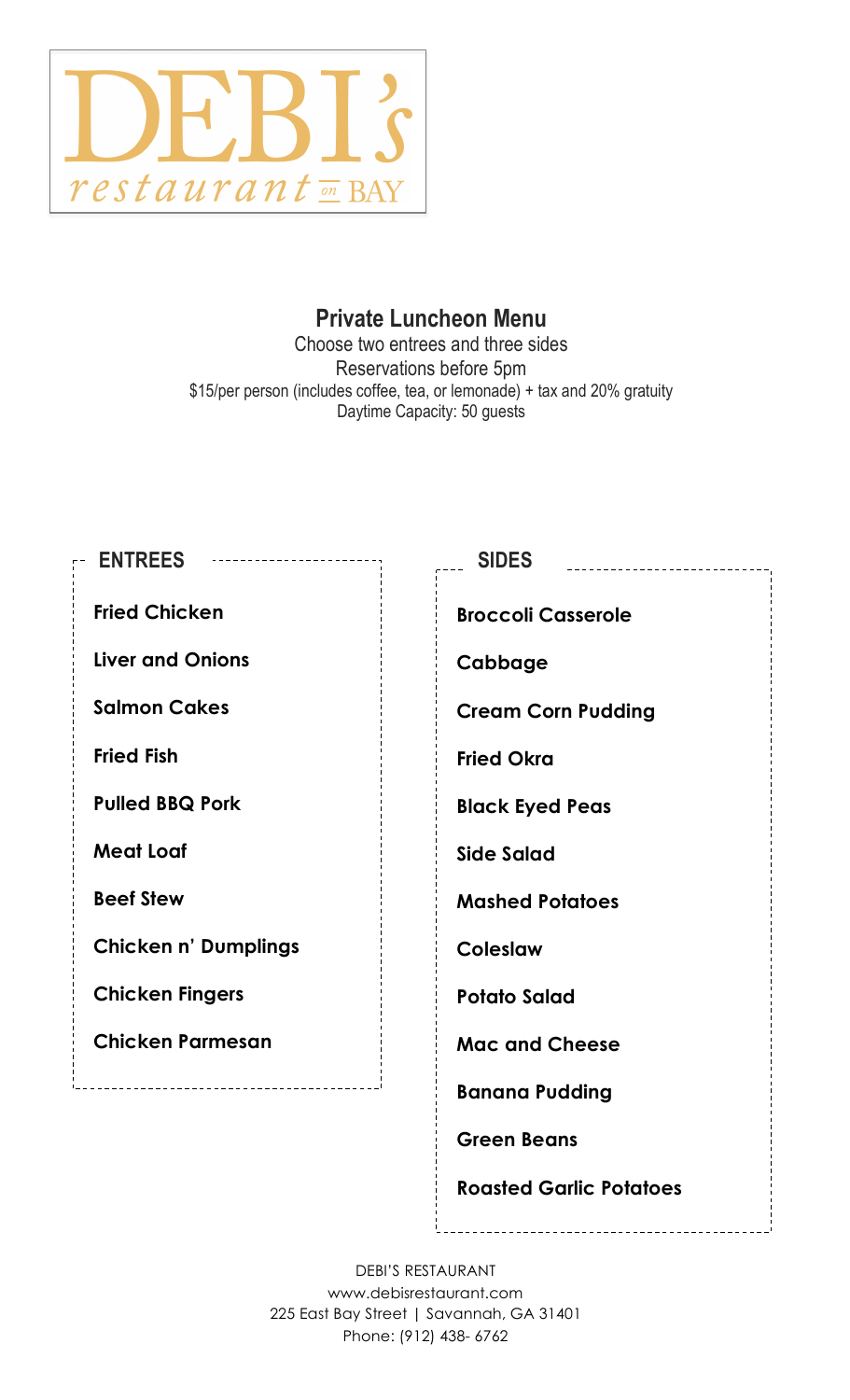

# **A Taste of the South Menu**

\$18/ per person (includes coffee, tea, or lemonade) + tax and 20% gratuity Private Room Capacity: 50 guests After 5pm Restaurant Capacity: 100 guests \*Additional Menu Options Available Upon Request

## **PLATTERS**

## **Chicken Tenders & Waffle**

Topped with a peach walnut syrup

#### **Crab Cake Stack**

Fresh crab cakes stacked with fried green tomatoes and topped with our homemade remoulade sauce. Served with two eggs any style

#### **Club Salad**

With ham, turkey, bacon, egg, and cheese

### **Fish & Grits**

served with collard greens and topped with a Cajun cream sauce

### **Lobster Grilled Cheese**

Served on Texas Toast, served with fries or side salad

DEBI'S RESTAURANT www.debisrestaurant.com 225 East Bay Street | Savannah, GA 31401 Phone: (912) 438- 6762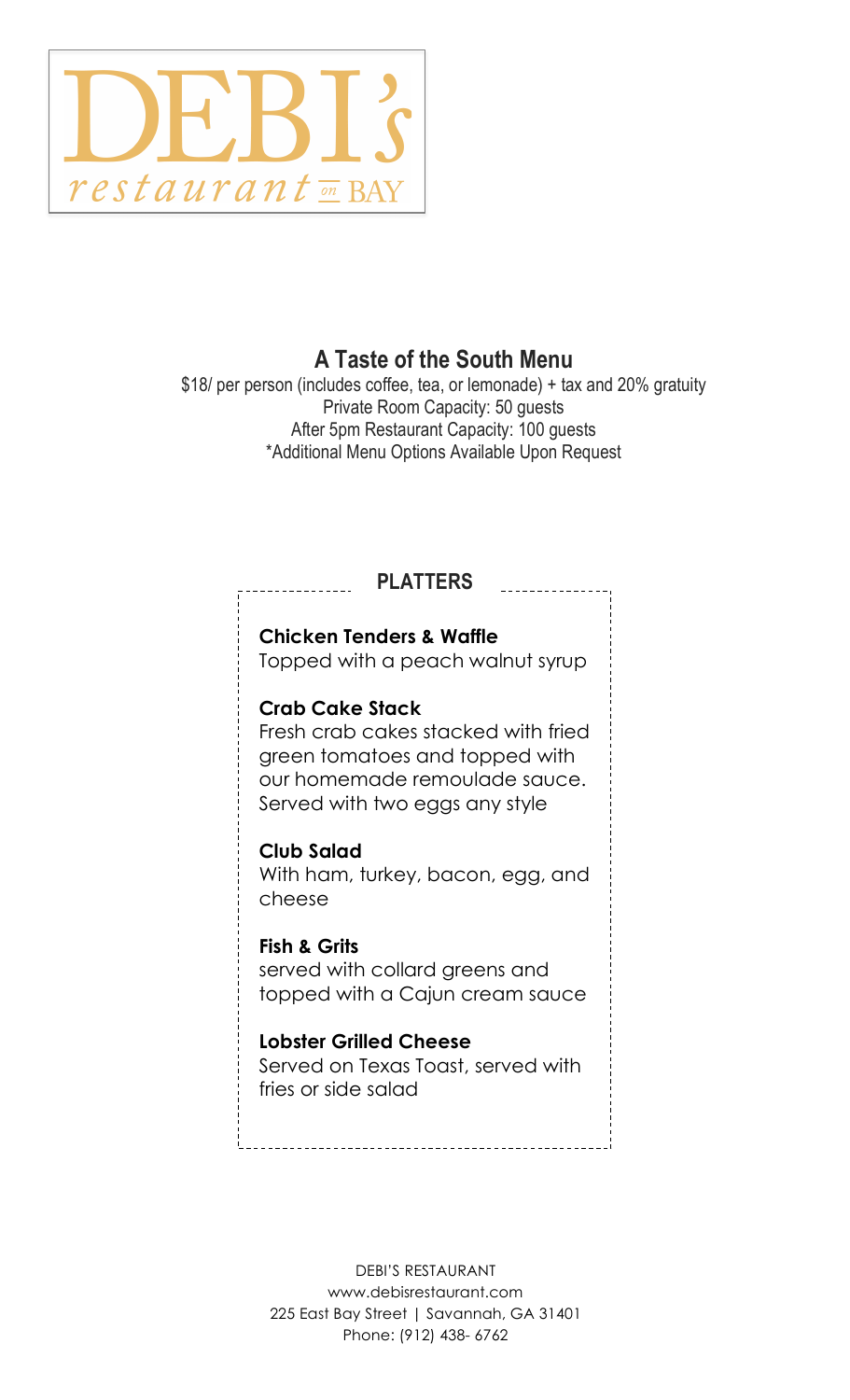

## **Evening Event Menu**

Choose two entrees and two sides Call for Pricing and Availability Private Room Capacity: 50 guests After 5pm Restaurant Capacity: 100 guests

| <b>ENTREES</b>                              | <b>SIDES</b>                   |  |
|---------------------------------------------|--------------------------------|--|
| 12oz Prime Rib                              | <b>Baked Potatoes</b>          |  |
| <b>Crab Au Gratin</b>                       | <b>Fries</b>                   |  |
| <b>Georgia Fried Shrimp</b>                 | <b>Sweet Mashed Potatoes</b>   |  |
| Low Country Boil                            | <b>Green Beans</b>             |  |
| <b>Shrimp or Chicken Alfredo</b>            | <b>Collard Greens</b>          |  |
| <b>Chicken Parmesan</b>                     | <b>Broccoli Casserole</b>      |  |
| <b>Lamb Shank</b>                           | <b>Loaded Mashed Potatoes</b>  |  |
| <b>Seared Salmon</b>                        | <b>Savannah's Corn Pudding</b> |  |
| <b>Chicken Marsala</b>                      | <b>Okra Gumbo</b>              |  |
| ----------------                            | Side Spaghetti                 |  |
|                                             | <b>Mac and Cheese</b>          |  |
|                                             | <b>Roasted Garlic Potatoes</b> |  |
| <b>DESSERT</b>                              |                                |  |
| <b>Banana Pudding</b>                       |                                |  |
| <b>Peach Cobbler with Vanilla Ice Cream</b> |                                |  |

**Chocolate Cream Pudding** 

DEBI'S RESTAURANT www.debisrestaurant.com 225 East Bay Street | Savannah, GA 31401 Phone: (912) 438- 6762

\_\_\_\_\_\_\_\_\_\_\_\_\_\_\_\_\_\_\_\_\_\_\_\_\_\_\_\_\_\_\_\_\_\_